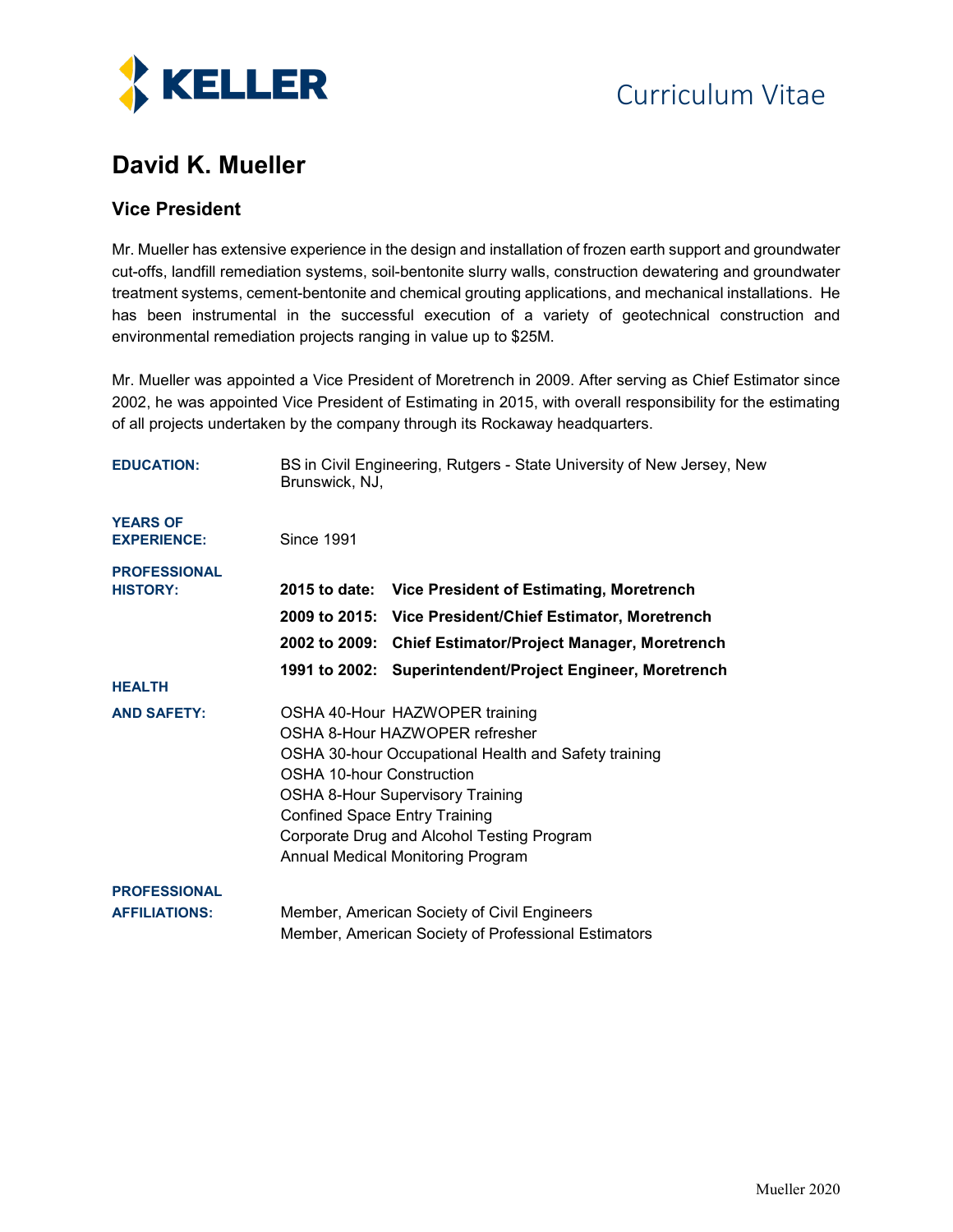

#### **SELECTED PROJECT EXPERIENCE:**

#### **GROUND FREEZING**

**Boeing Future 4-86 Dinol Booth, Renton WA:** Ground freezing system for ground water cut-off and support of excavation for a future ventilation air plenum of a paint booth.

**Seattle Sound Transit Northgate Link Extension, Contract N125, Seattle, WA:** Six ground freezing systems to support cross passage installation between two light rail tunnels. The system at each cross passage included over 1000 feet of horizontal drilling, a freeze plant in each tunnel, pumps and piping for chilled brine distribution, and a data acquisition system to ensure satisfactory system performance.

**Shaft DST-1, Dugway Storage Tunnel, Cleveland, OH:** Ground freezing to provide groundwater control and excavation support to allow completion of a 48-foot diameter water tunnel access shaft. During excavation of the shaft, repeated soil and groundwater ingress under the liner plate excavation support had occurred that other remediation methods attempted over time had failed to rectify. The scope of the ground freezing contract included design and furnishing of the 63-pipe freeze system; provision of field engineering and on-site supervision during freeze pipe installation; and monitoring of ground freezing operations through excavation.

**First Street Tunnel, Washington, D.C.:** Three frozen shafts, three frozen tunnel connections, and one frozen SOE for the First Street Tunnel, which will serve as a CSO for District of Columbia Water. The project involved drilling of over 300 freeze pipes and installation of two 12-inch Supply/Return headers and three freeze plants. The overall scope of Moretrench's work also included installation of a dewatering well system for the client's main TBM launch shaft; installation of a well and battered wellpoint system to dewater a deep open cut excavation from the main shaft to existing infrastructure on First Street; and several weeks of polyurethane grouting, requested by the JV team, in different areas of the cast-in-place adit tunnel linings.

**Access Shaft #3, Buenos Aires, Argentina:** Ground freezing to provide groundwater control and excavation support to allow completion of a 35.4-foot diameter water tunnel access shaft. During excavation of the shaft repeated soil and groundwater ingress between the slurry panel excavation support had occurred that other remediation methods attempted over time had failed to rectify. The scope of the ground freezing contract included design and furnishing of the freeze system; provision of field engineering and on-site supervision during freeze pipe installation by the owner's drilling subcontractor; and monitoring of ground freezing operations through final concrete liner installation. The project was successfully completed without further issues.

**Port of Miami Tunnel Project Cross Passages 2 & 3, Miami, FL:** Installation of a horizontal ground freezing system to temporarily support the open excavation of two 50-feet long cross-passages between two concrete segment tunnels. The cross-passages were situated approximately 100 feet below ground surface and approximately 1,500 and 2,000 feet from the tunnel entrance. Project challenges included the installation of a 200-ton refrigeration system above ground, 500 feet from the tunnel entrance, a 400-gpm brine pumping system to deliver the brine to the two cross-passages through over 5,000 feet of polyethylene piping, and a custom instrumentation and SCADA system.

**East Side Access Safe Havens, Sunnyside Rail Yard, Queens, NY:** Mass freezing to create a frozen soil zone 100 ft deep x 40 ft long x 40 ft wide to provide 'safe havens' for the ESA tunnel boring machines where cutter head inspection and replacement can safely take place without risk to personnel.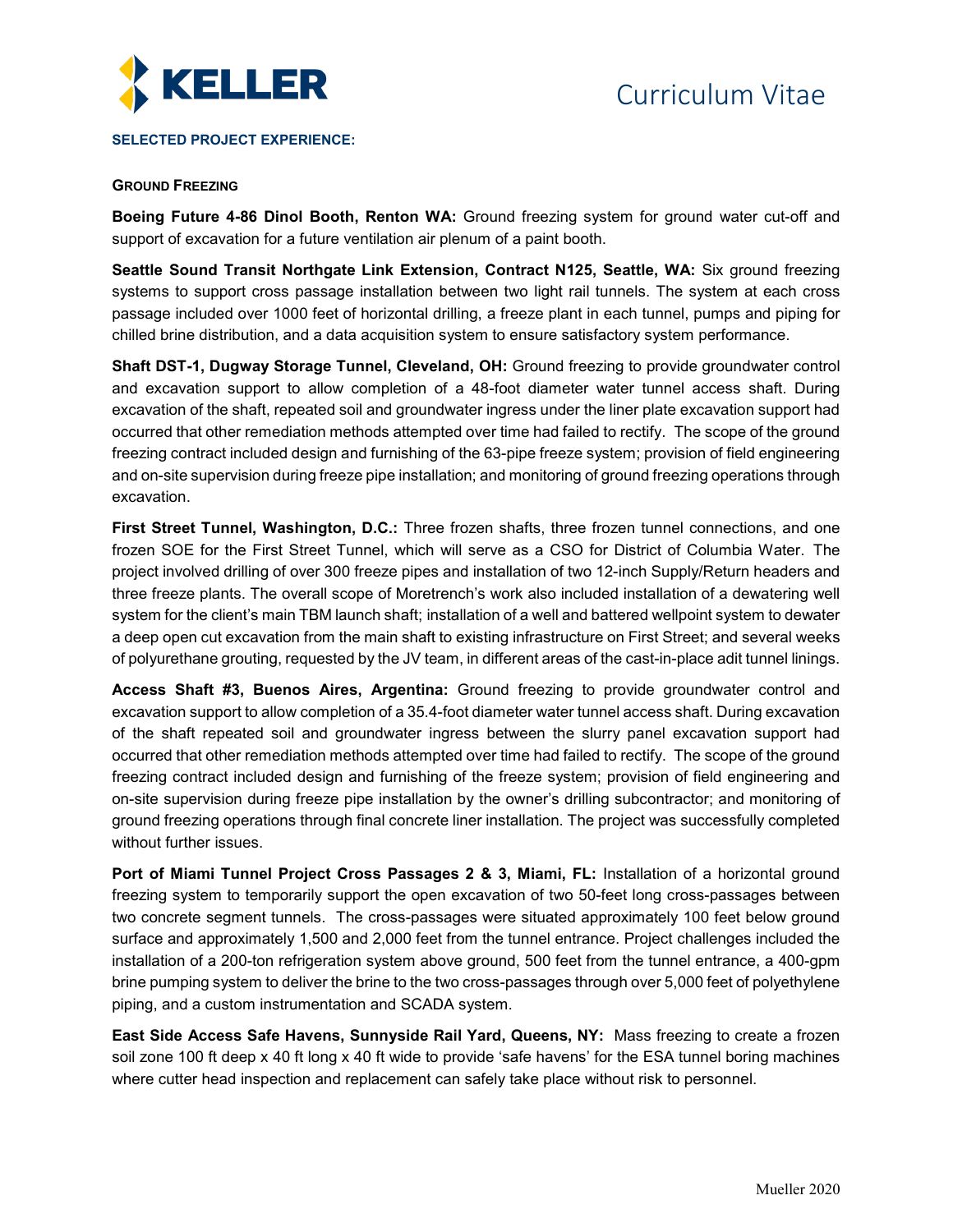

**Second Avenue Subway, New York City, NY:** Ground freezing to provide ground stabilization and groundwater cut-off to remediate mixed face soil/rock conditions and inadequate rock cover above the crown of one of twin, 22-foot diameter tunnels to be mined through rock. A grid of 100 angled freeze pipes was installed over a 150-foot length of the tunnel alignment to create a frozen mass extending below the invert and approximately 10 feet either side of the tunnel.

**City Water Tunnel No. 3 Shafts 21B, 22B and 19B, Brooklyn, NY:** Project Engineer and site superintendent for the installation of frozen earth cofferdams to bedrock for deep shaft excavation through varying soil profiles. Shaft 21B was a 40-foot diameter frozen shaft excavated to 260 feet, shaft 22B was a 41-foot diameter frozen shaft excavated to 255 feet, and shaft 19B was a 41-foot diameter frozen shaft excavated to 275 feet. The total contract value for the three shafts was in excess of \$6M.

**No. 7 Line Extension, New York City, NY:** Ground freezing for stabilization of a hand mined portion of subway tunnel extension. The top of rock was found to dip below the crown of the tunnel, which was originally planned to be excavated fully in rock. Over 40 angled freeze pipes, installed to depths of 80 to 110 feet were used to establish a stabilized frozen zone of overburden soil and weathered rock above the section of tunnel to be mined.

**Central Artery/ Tunnel Project, Boston, MA:** Design and Site Engineer, and site superintendent, for mass freezing to provide groundwater cut-off, soil stability, and encapsulation of numerous man-made obstructions to facilitate jacking of three massive, pre-cast concrete box structures, up to 350 feet long, 70 feet wide and 40 feet high, under minimal cover and through complex subsurface conditions beneath the active South Street Station. Responsibilities included system design, including two 2800 gpm pump stations, implementation, monitoring and performance analysis. This ground freezing operation represents the largest ever performed in the United States to date.

#### **SLURRY TRENCHES**

**Keegan Landfill, Kearny, NJ:** Project Manager for the installation of a soil-bentonite slurry perimeter cutoff wall, 9,240 feet long and 57 feet deep, at a landfill in the process of closure to prevent the migration of leachate off site.

**Shepley's Hill Landfill Barrier Wall, Devens, MA:** Project Manager for the installation of an 850 lineal foot soil-bentonite slurry wall to a depth of 53 feet at a closed landfill. Other work involved installation of a work platform, repair of an existing cap and restoration of the site.

**Erie Landfill Site Improvements, Lyndhurst, NJ:** Project Manager for the installation of approximately 250,000 SF of soil-bentonite slurry wall installed to a maximum depth of 65 ft. The wall was successfully installed with an in-place permeability of less than  $1x10^{-7}$  cm/s. Also included in the scope of work was installation of a leachate collection and pumping system.

**G.R.O.W.S. Landfill**, **Morrisville, PA:** Project Engineer and site superintendent for the design and installation of a 50 feet by 30 feet elliptical frozen earth cofferdam to an impermeable clay layer at a depth of 60 feet to provide soil stabilization and groundwater cutoff prior to excavation for a leachate pumping station. Responsibilities also included monitoring and analysis of the ground freezing system performance. A 1,000-foot long by 25 feet deep by 3 feet wide slurry trench was also excavated under bentonite slurry to sink HDPE leachate transmission pipe into place for final connection into the pumping station.

**Harbor Square, Ossining, NY:** Installation of a 410 LF soil-bentonite slurry trench to a depth of 25 feet to prevent off-site groundwater migration. Laboratory testing of the backfill mix confirmed that the permeability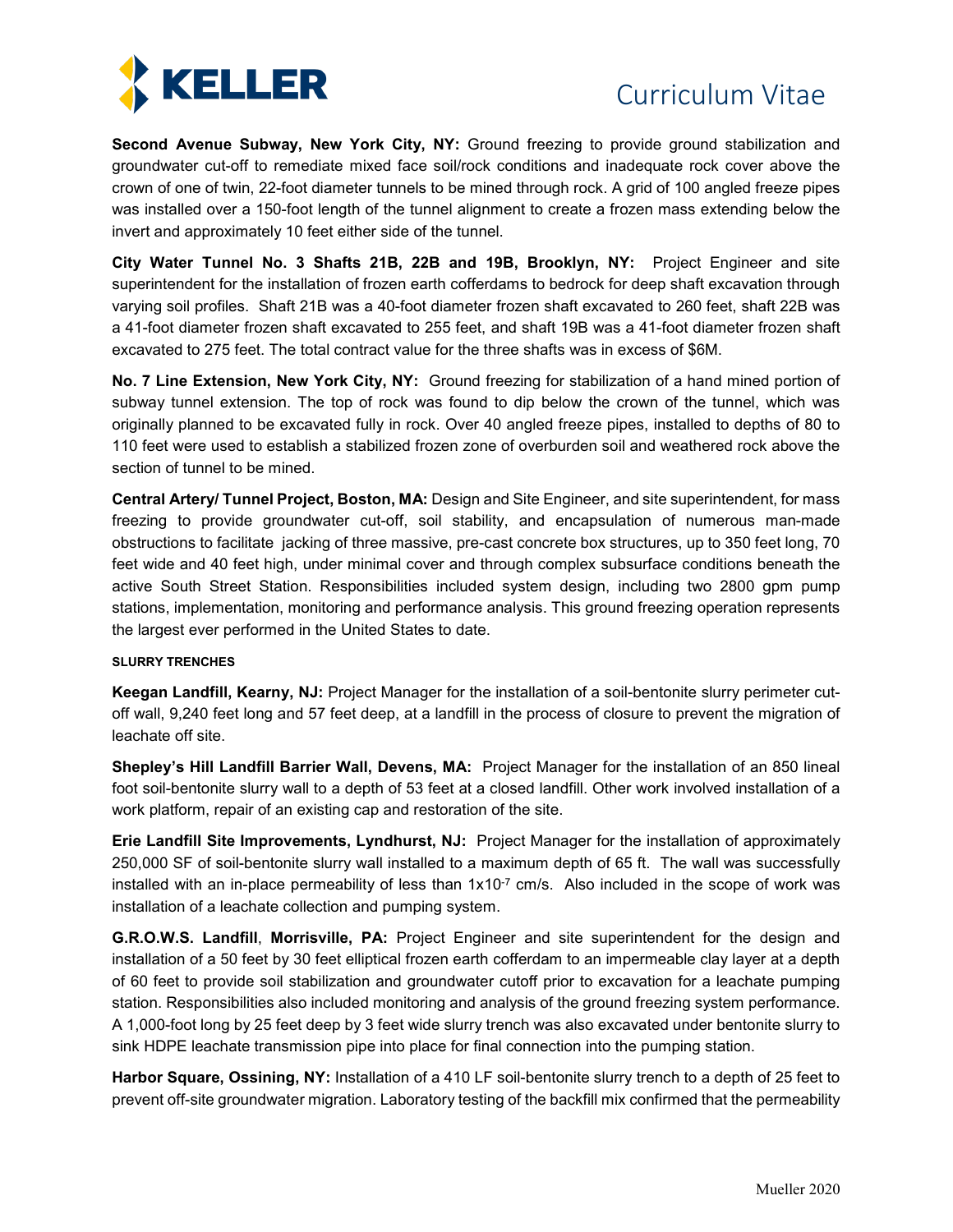

requirement of less than 1x10-7 had been met.

**Acid Tar Pits, Buffalo, NY:** Installation of a 1,500 LF slurry cut-off wall to a depth of 45 feet to prevent the migration of contaminated groundwater off site.

**Honeywell Study Area 7 Pilot Test, Jersey City, NJ:** Installation of approximately 1700 SF of soil bentonite cutoff wall to depths of 17-21 feet. The wall was excavated through chrome contaminated soils, under a bio-polymer slurry. This project also included the installation of 18 vacuum operated well points.

**US Army Corps of Engineers Bog Creek Farm Site OU2**, **Howell Township, NJ:** Site Engineer and site superintendent for construction of an 875-foot long, 27-foot deep soil-bentonite slurry trench with an inplace permeability of less than 1 x 10<sup>-7</sup> cm/sec. Scope of work also included the installation of a shallow groundwater recovery system, utilizing wellpoints, along the length of the slurry trench. Site activities for this Superfund project were conducted in Level C protective equipment.

**PSE&G, Bethlehem Power Plant, Albany, NY:** Installation of a slurry containment wall approximately 1000 feet long and up to 25 feet in depth.

#### **DEWATERING & GROUNDWATER TREATMENT**

**Orangetown Sewage Treatment Plant, Orangeburgh, NY:** Installation of a permanent, deep well dewatering system to lower the groundwater table below the invert of three existing clarifiers to allow them to be drained for inspection and repair without the risk of ground heave due to hydrostatic uplift.

**NYCDEP Emergency Groundwater System Reconstruction, Queens, NY:** Project Manager for the installation of granular activated carbon units and chemical treatment systems at various existing water supply well locations within the Borough of Queens, NY for the public drinking water supply. The scope of work for this \$8.9M contract also includes new well pumps, electrical upgrades and general site improvements.

**Former South Jersey Gas Site, Egg Harbor, NJ:** Design team member and Project Manager for installation operation, and maintenance of a groundwater control system and groundwater treatment system. The groundwater control system involved installation of extraction wells, pumps, piping and a well header system. The water treatment system involved the installation of pumps, piping, valves, electrical controls and instrumentation, together with sand filters, oil/water separators, tanks and carbon filters to handle, manage, store and treat the groundwater.

**Permuthane Coatings, Peabody, MA:** Project Engineer for the construction of a 30 GPM groundwater/soil vapor extraction and treatment system at a large chemical manufacturing. The project included the construction of a 45-foot by 50-foot pre-engineered building with a two-foot secondary containment wall as part of the foundation. The treatment system consisted of a 25,000-gallon multi-compartment steel holding tank, an air stripping system, sand filters, liquid phase carbon, a 12,000-gallon steel discharge tank, a chemical precipitation system for the treatment of heavy metals and hardness, a catalytic oxidation unit for treatment of collected vapors and off-gas of the air stripper, and a PLC based control system. The process piping for the collection system consisted of dual containment polypropylene piping buried four feet below ground surface. Dewatering of contaminants was also performed for the installation of the process piping for the collection system. A temporary treatment system was mobilized to the site for processing of up to 50 GPM of contaminated groundwater. The entire project was performed during the worst winter on record in New England, under budget, and with minimal delays in the construction schedule. The total contract amount was in excess of \$1.2M.